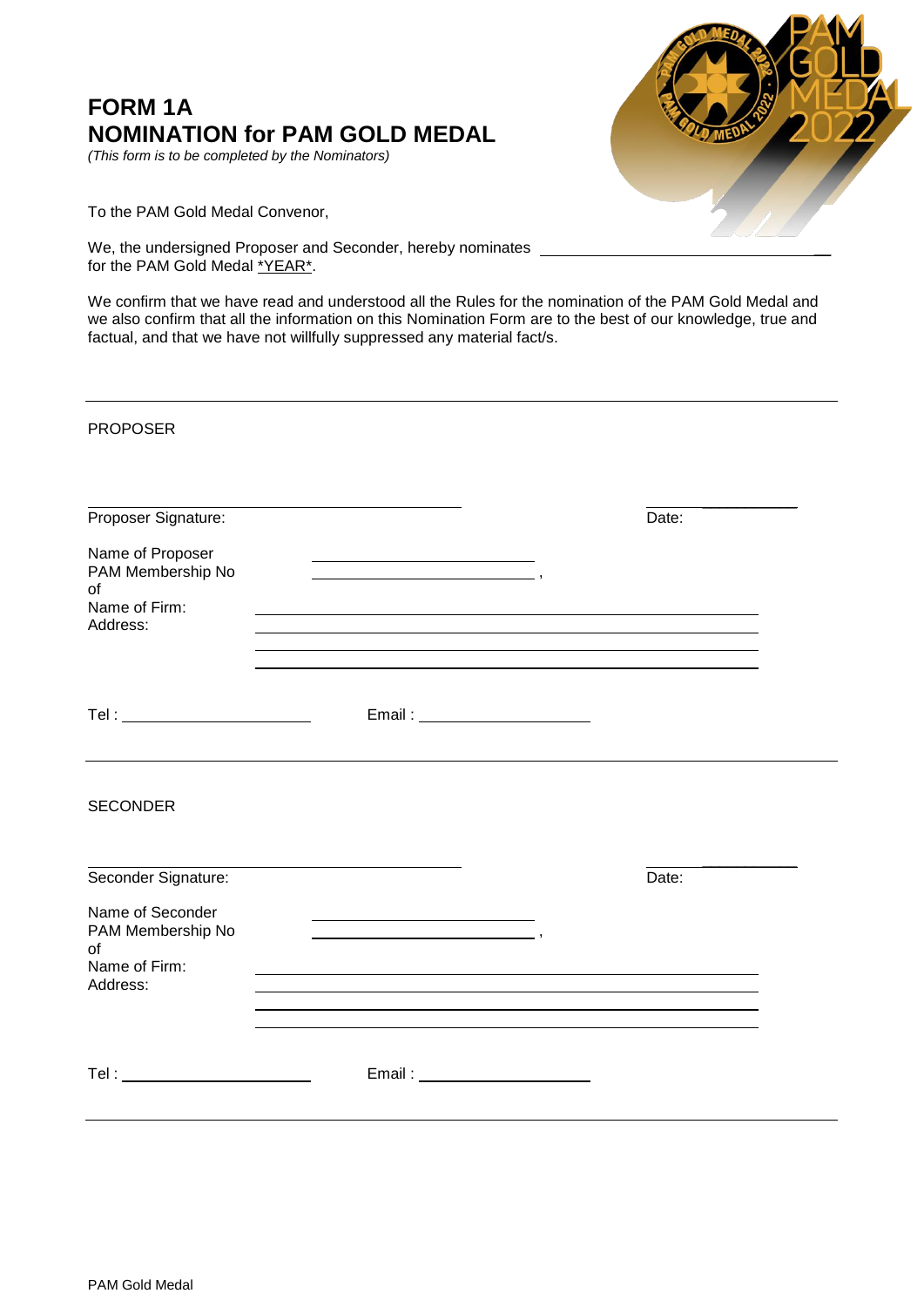## **FORM 1A NOMINATION for PAM GOLD MEDAL**

*(This form is to be completed by the Nominators)*



# Nominee Name: Nominee Name: PAM Membership No:

Address: \_\_\_\_\_\_

Tel: (O) (M) Email:

#### **Education**

| <b>No</b> | <b>Institution / Qualification</b> | year |
|-----------|------------------------------------|------|
| . .       |                                    |      |
| ົ         |                                    |      |
| 3.        |                                    |      |
|           |                                    |      |
|           |                                    |      |
|           |                                    |      |
|           |                                    |      |
|           |                                    |      |

#### **Practice / Career History**

| N <sub>o</sub> | Career | year |
|----------------|--------|------|
| . .            |        |      |
| n<br><u>.</u>  |        |      |
| 3.             |        |      |
|                |        |      |
|                |        |      |
|                |        |      |
|                |        |      |
|                |        |      |

#### **Professional Affiliations**

| <b>No</b> | <b>Professional Bodies / Organisations</b> | year |
|-----------|--------------------------------------------|------|
|           |                                            |      |
| n         |                                            |      |
| ົ<br>ت    |                                            |      |
|           |                                            |      |
|           |                                            |      |
|           |                                            |      |
|           |                                            |      |
|           |                                            |      |

### **Social Contributions + Relevant External Affiliations** (if any)

| No  | <b>Organisations</b> | year |
|-----|----------------------|------|
| . . |                      |      |
| 2.  |                      |      |
| 3.  |                      |      |
|     |                      |      |
|     |                      |      |
|     |                      |      |
|     |                      |      |
|     |                      |      |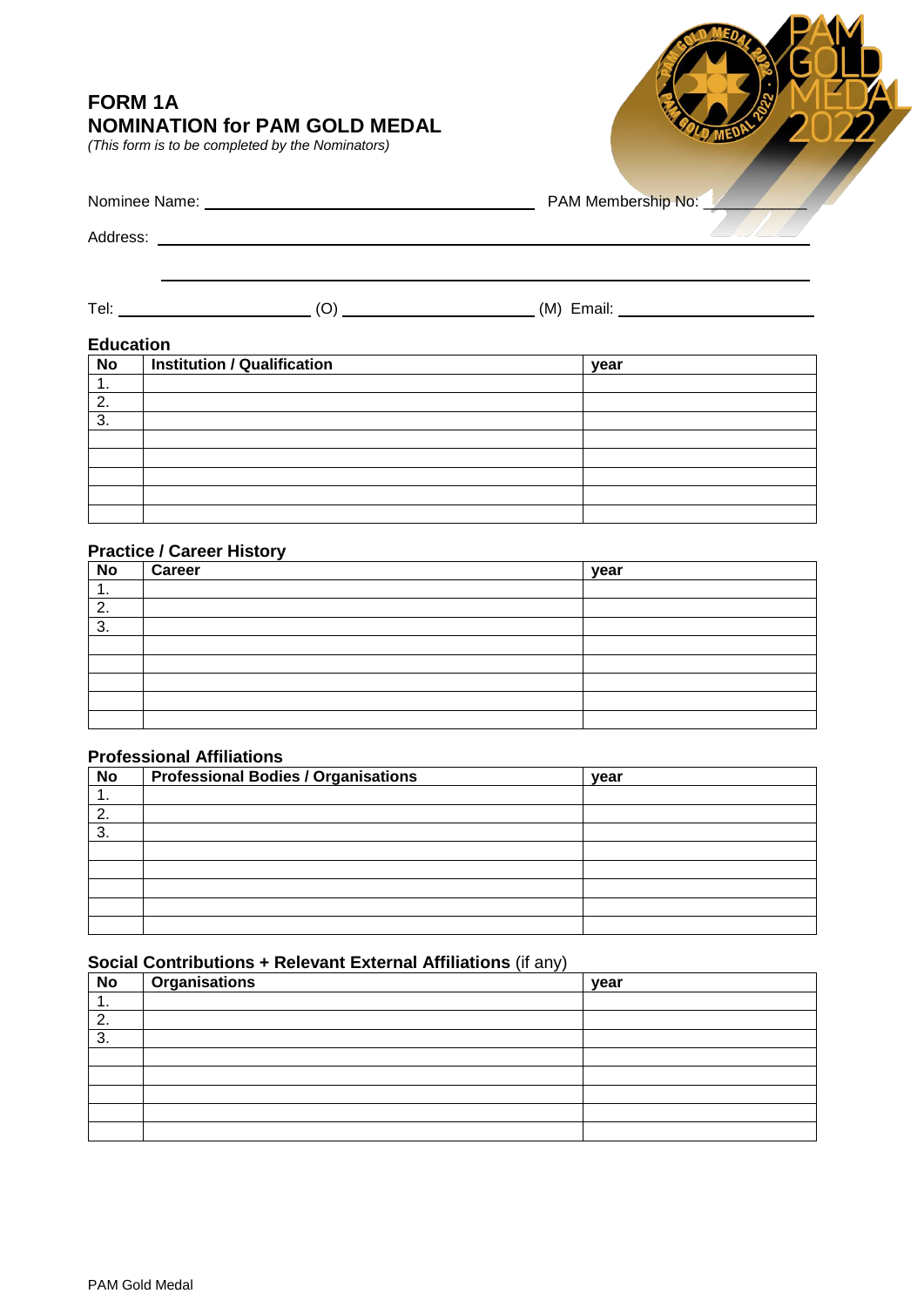

#### **Contributions to architecture profession and PAM**

| <b>No</b> | <b>Description</b> | year |
|-----------|--------------------|------|
|           |                    |      |
| 2.        |                    |      |
| 3.        |                    |      |
|           |                    |      |
|           |                    |      |
|           |                    |      |
|           |                    |      |
|           |                    |      |

### **Contributions to architectural education**

| No            | <b>Description</b> | year |
|---------------|--------------------|------|
| . .           |                    |      |
| ົ<br><u>.</u> |                    |      |
| 3.            |                    |      |
|               |                    |      |
|               |                    |      |
|               |                    |      |
|               |                    |      |
|               |                    |      |

#### **List of awards for architecture and architecture related activities**

| No            | <b>Description</b> | year |
|---------------|--------------------|------|
| . .           |                    |      |
| ົ<br><u>.</u> |                    |      |
| ◠             |                    |      |
|               |                    |      |
|               |                    |      |
|               |                    |      |
|               |                    |      |
|               |                    |      |

#### **Key architectural projects**

(as presented in the Portfolio pdf doc to be submitted with this nomination)

| $\overline{N}$   | <b>Projects</b> | year |
|------------------|-----------------|------|
| $\mathbf{1}$ .   |                 |      |
| $\overline{2}$ . |                 |      |
| $\overline{3}$ . |                 |      |
|                  |                 |      |
|                  |                 |      |
|                  |                 |      |
|                  |                 |      |
|                  |                 |      |
|                  |                 |      |
|                  |                 |      |
|                  |                 |      |
|                  |                 |      |
|                  |                 |      |
|                  |                 |      |
|                  |                 |      |
|                  |                 |      |
|                  |                 |      |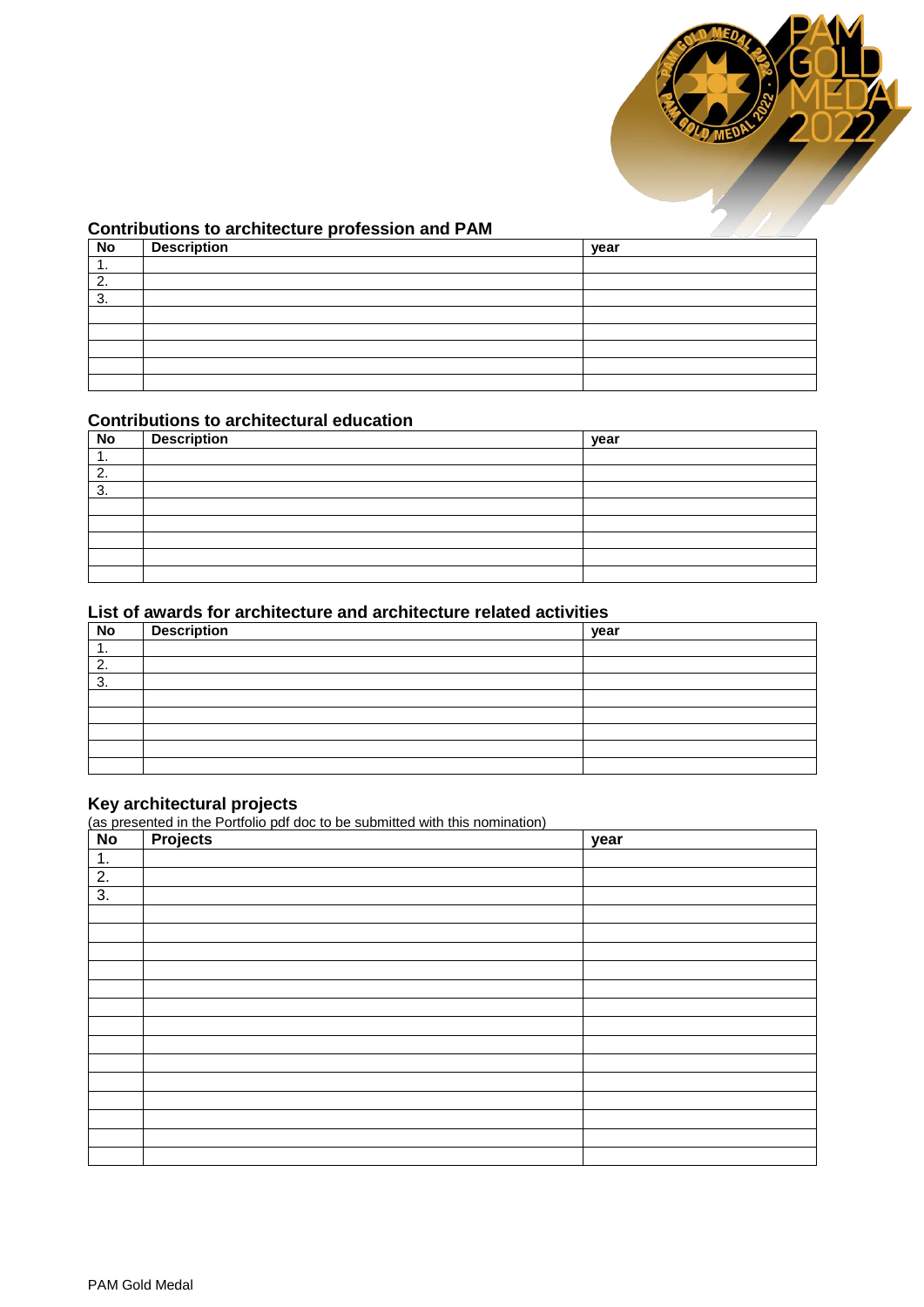

*Please describe in the following sections the reasons for this nomination according to the following criterias' for the PAM Gold Medal.*

A. A career which has brought great distinction to architecture through a body of work over a period of time that consistently demonstrates the highest level of architectural design excellence.

B. Advancing architecture through excellent design works, creativity, innovation, design principles and enhancement of the built environment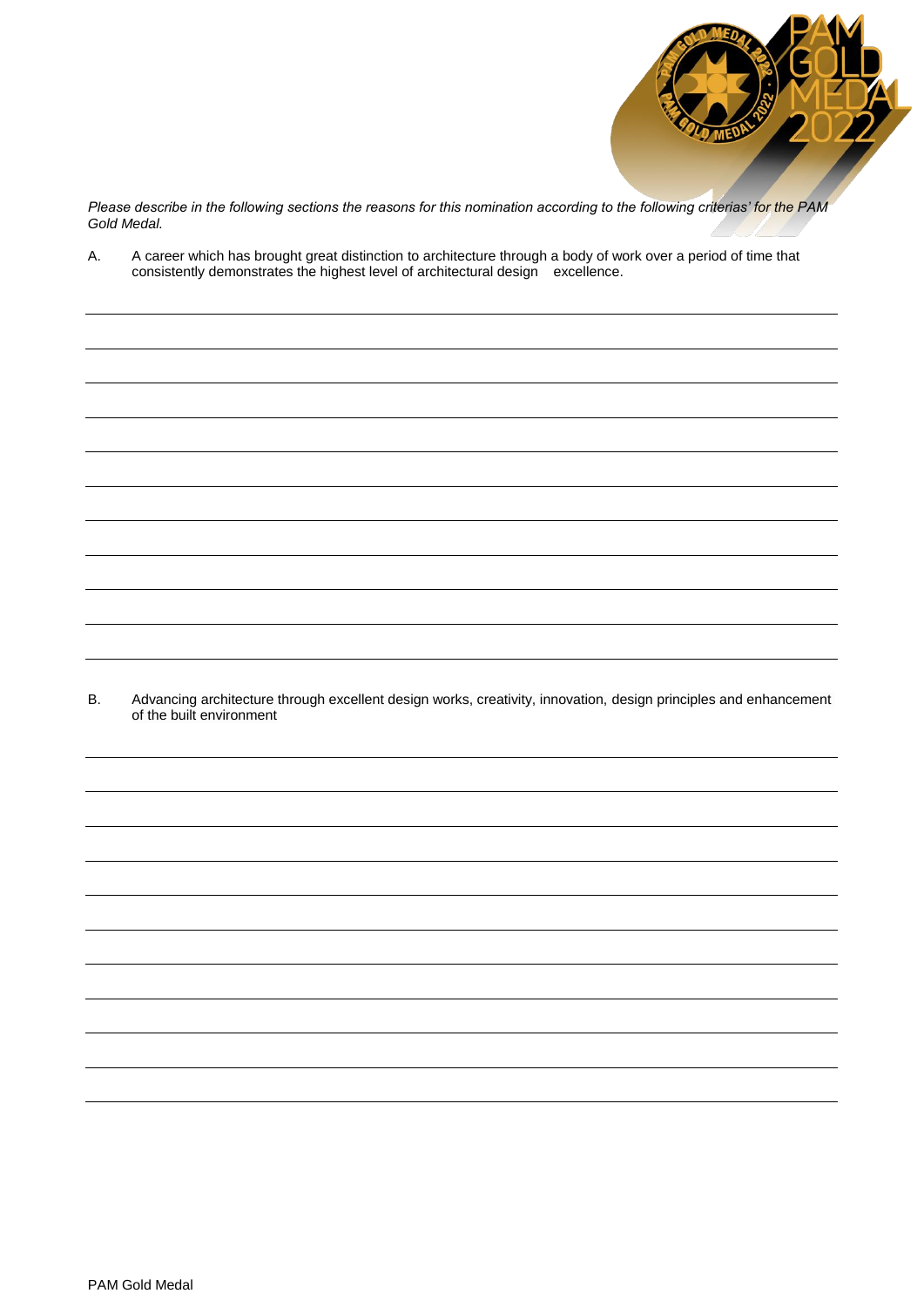C. An extensive and sustained portfolio of works which are of critical and immense value to the profession and PAM.

D. Recognition by peers and public within and/or outside Malaysia for a distinguished lifetime commitment and contribution to architectural design and become an inspiration to others.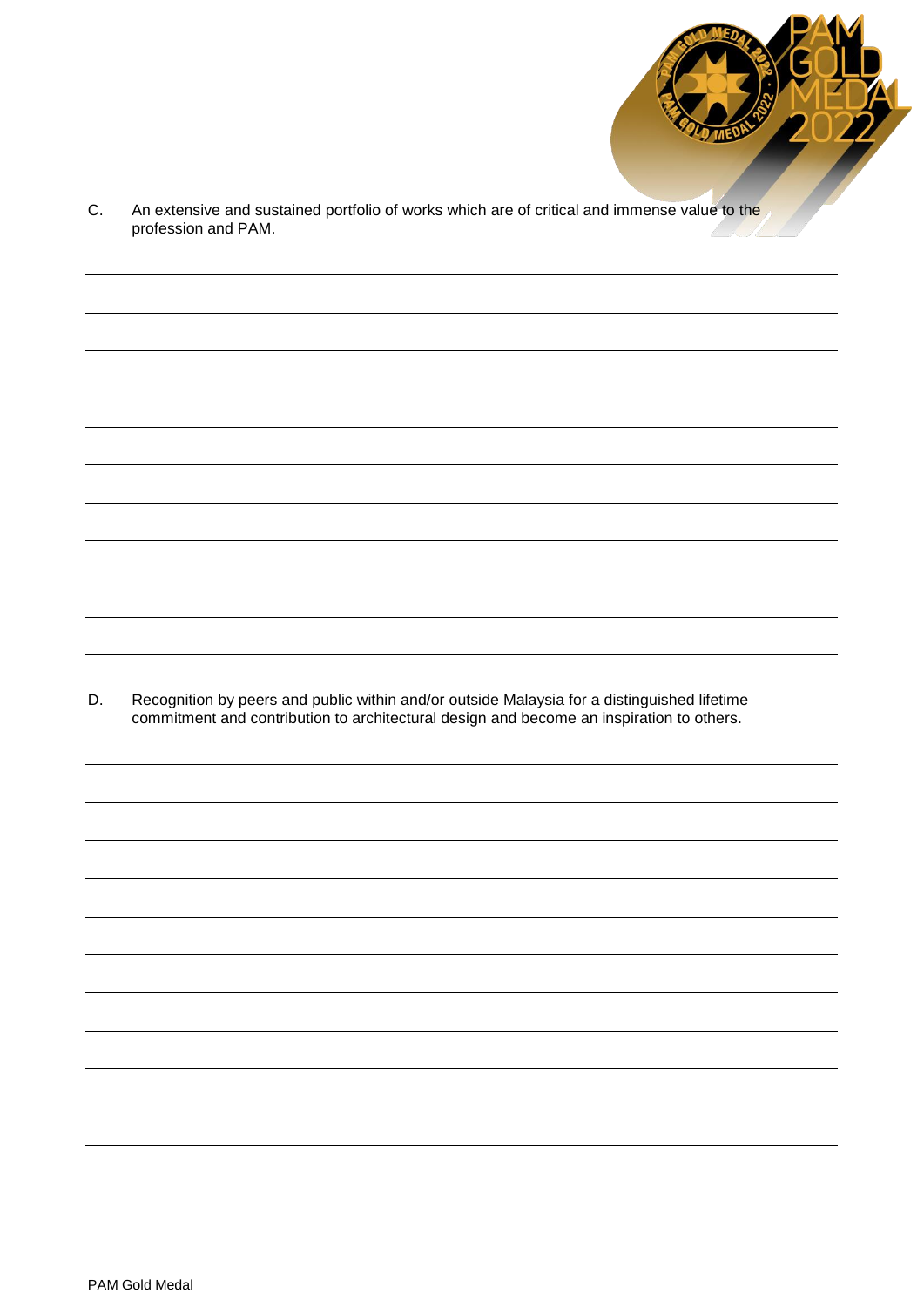The Nomination of \_\_\_\_\_\_\_\_\_\_\_\_\_\_\_\_\_\_\_\_\_\_\_\_\_\_\_\_\_\_\_\_\_\_\_\_\_\_ for the PAM Gold Medal. *(a description of the nominee's merits, major achievements and contributions)*

*max 800 words*